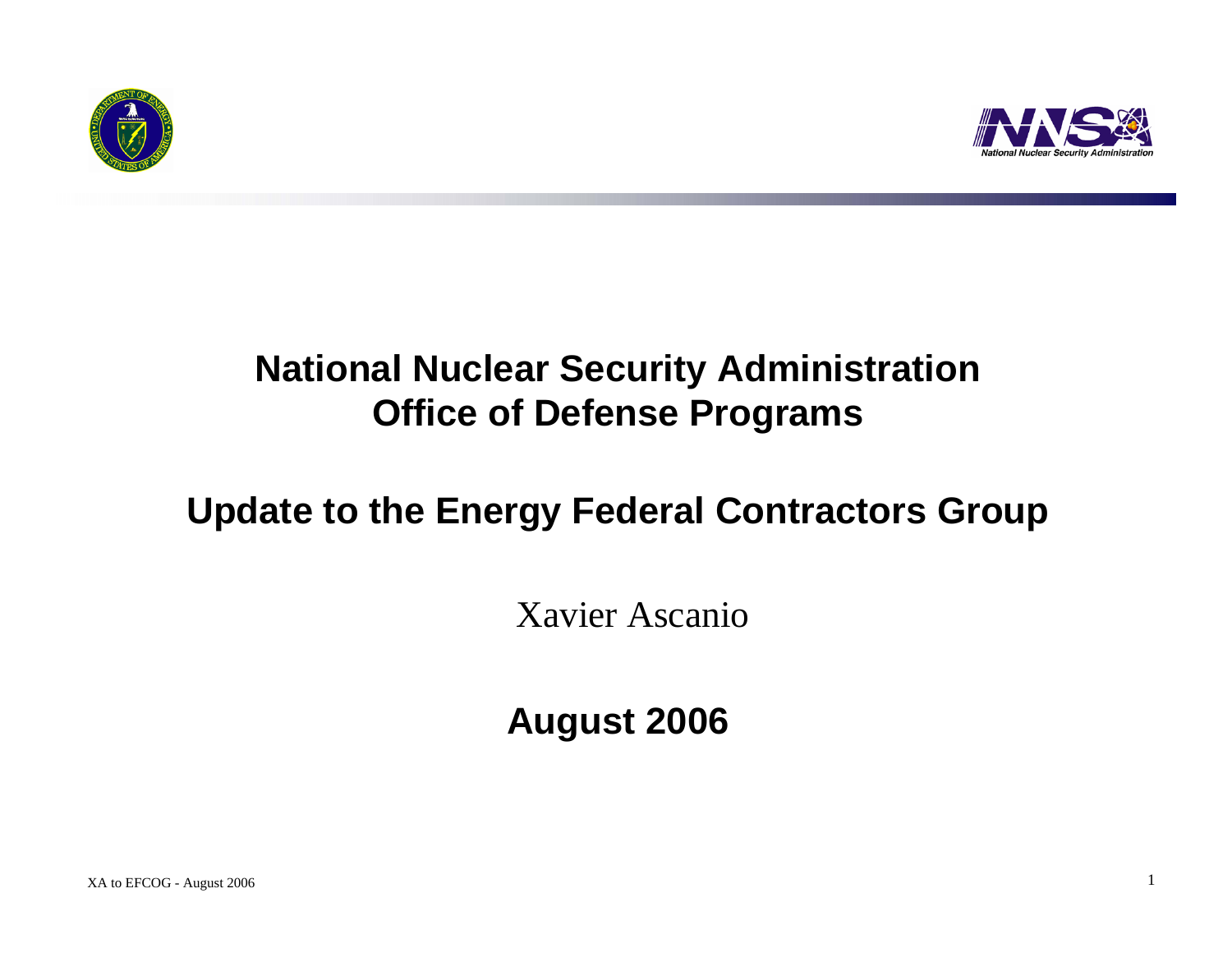

# **Agenda**



- Organization Changes
- Complex 2030
- $\bullet$ Reliable Replacement Warhead
- •DOE Order 226.1
- DNFSB Issues
- Project Management
- Quality Assurance Roadmap
- Getting the Job Done!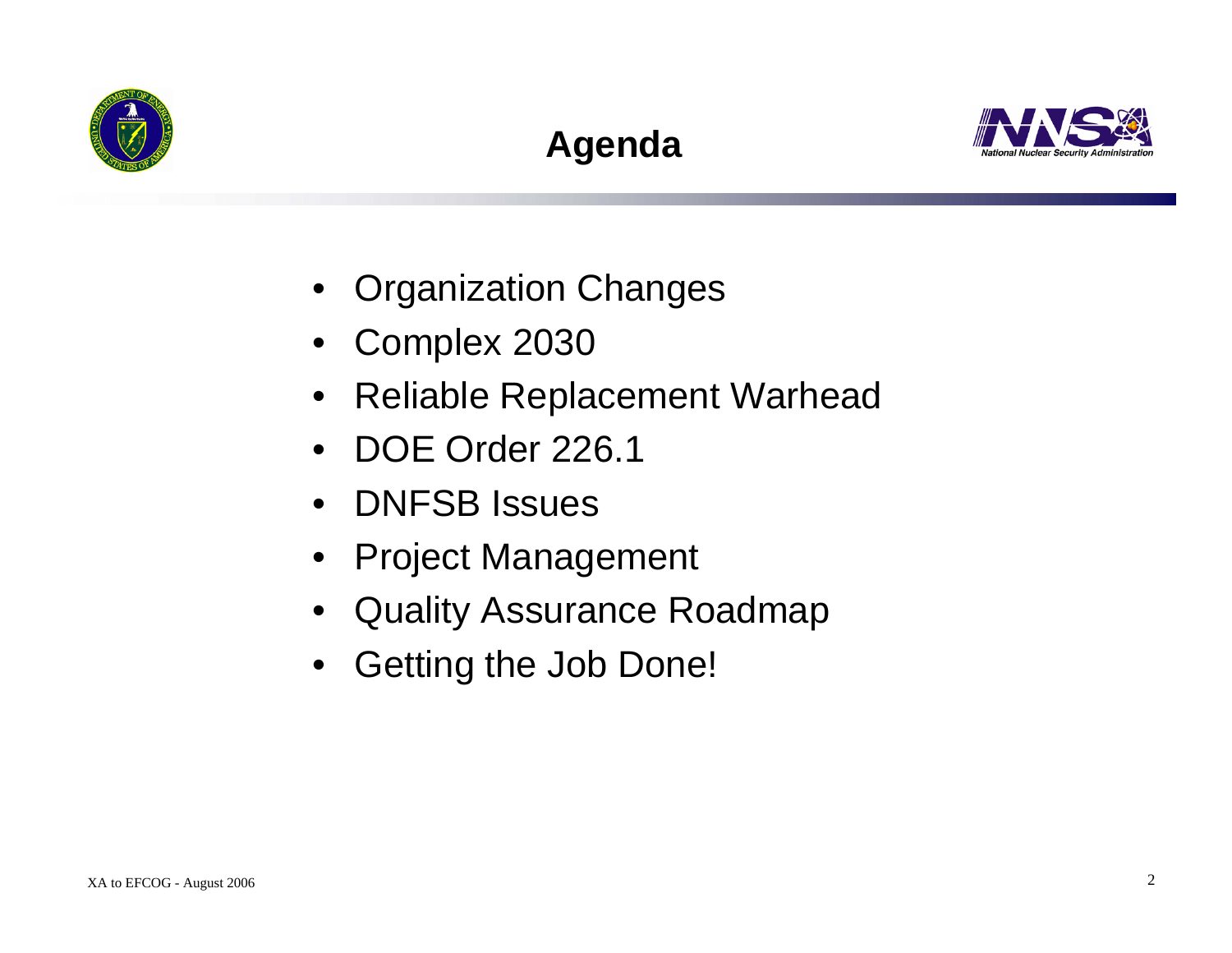|                                                                                                                                                                                      | <b>Office of Transformation</b><br>Dr. George C. Allen<br>NA-10.1                                                                                                                                                  |                                                                                                                         | <b>Deputy Administrator</b><br>Thomas P. D'Agostino<br><b>Principal Assistant Deputy</b><br><b>Administrator for Operations</b><br>Martin J. Schoenbauer<br><b>NA-10</b>                                 | <b>Executive Assistant</b><br>Timothy G. Evans                                                                                                                                                   | <b>III. A D</b> A<br>National Nuclear Security Administration                                                                                                   |
|--------------------------------------------------------------------------------------------------------------------------------------------------------------------------------------|--------------------------------------------------------------------------------------------------------------------------------------------------------------------------------------------------------------------|-------------------------------------------------------------------------------------------------------------------------|----------------------------------------------------------------------------------------------------------------------------------------------------------------------------------------------------------|--------------------------------------------------------------------------------------------------------------------------------------------------------------------------------------------------|-----------------------------------------------------------------------------------------------------------------------------------------------------------------|
|                                                                                                                                                                                      |                                                                                                                                                                                                                    |                                                                                                                         |                                                                                                                                                                                                          |                                                                                                                                                                                                  |                                                                                                                                                                 |
| <b>Assistant Deputy Administrator</b><br>for Research, Development<br>and Simulation<br>Dr. David H. Crandall<br>Deputy for Technical Direction<br>Joseph J. Maguire<br><b>NA-11</b> | <b>Assistant Dep Administrator</b><br>for Military Application and<br><b>Stockpile Operations</b><br>W. Steven Goodrum<br><b>Deputy Assistant</b><br><b>Deputy Administrator</b><br>Roger A. Lewis<br><b>NA-12</b> | <b>Assistant Deputy</b><br><b>Administrator for</b><br><b>Program Integration</b><br>Antonio F. Tavares<br><b>NA-13</b> | <b>Acting Assistant Deputy</b><br><b>Administrator for</b><br><b>Secure Transportation</b><br>Dennis J. Reese<br>Office of HQ Liaison<br>Dep Asst Dep Administrator<br>Michael A. Connor<br><b>NA-15</b> | <b>Assistant Deputy</b><br><b>Administrator for Inertial</b><br><b>Confinement Fusion and</b><br><b>National Ignition</b><br><b>Facility Project</b><br>Dr. Christopher J. Keane<br><b>NA-16</b> | <b>Acting Assistant Deputy</b><br><b>Administrator for Facility</b><br>and Infrastructure<br><b>Acquisition and Operation</b><br>Xavier Ascanio<br><b>NA-17</b> |
| <b>Office of Defense Science</b><br><b>Director</b><br>Dr. Christopher Deeney<br><b>NA-113</b>                                                                                       | <b>Office of Nuclear Weapon</b><br><b>Surety and Counterterrorism</b><br><b>Director</b><br>Edward B. Schmidt<br><b>NA-121</b>                                                                                     | <b>Office of Strategic Planning</b><br>and Analysis<br><b>Acting Director</b><br>Douglas P. Wade<br><b>NA-131</b>       | <b>Office of Mission Operations</b><br>Manager<br>Michael D. Flynn<br><b>NA-151</b>                                                                                                                      | <b>Office of Inertial</b><br><b>Confinement Fusion</b><br><b>Director</b><br>Dr. Allan A. Hauer<br><b>NA-161</b>                                                                                 | Office of<br><b>Facilities Operations</b><br><b>Director</b><br>Michael A. Thompson<br><b>NA-171</b>                                                            |
| <b>Office of Advanced</b><br><b>Simulation &amp; Computing</b><br><b>Director</b><br>Dr. Dimitri F. Kusnezov<br><b>NA-114</b>                                                        | <b>Office of Nuclear</b><br><b>Weapons Stockpile</b><br><b>Director</b><br>Walter "Doug" Abbott<br><b>NA-122</b>                                                                                                   | Office of Programming,<br><b>Budgeting and Execution</b><br><b>Director</b><br>Douglas P. Wade<br><b>NA-133</b>         | <b>Office of Support</b><br><b>Acting Manager</b><br>Mark A. Jackson<br><b>NA-152</b>                                                                                                                    | Office of the NIF Project<br><b>Acting Director</b><br>Scott L. Samuelson<br><b>NA-162</b>                                                                                                       | Office of<br><b>Construction Management</b><br><b>Acting Director</b><br>Jefferson G. Underwood<br><b>NA-172</b>                                                |
| <b>Office of Stockpile</b><br><b>Assessments &amp; Certification</b><br><b>Acting Director</b><br>Dr. Kevin C. Greenaugh<br><b>NA-115</b>                                            | Office of<br><b>Stockpile Technology</b><br><b>Acting Director</b><br>Nanette D. Founds<br><b>NA-123</b>                                                                                                           | <b>Office of Business</b><br><b>Operations and Analysis</b><br><b>Director</b><br>Michael J. Mistretta<br><b>NA-134</b> |                                                                                                                                                                                                          |                                                                                                                                                                                                  | <b>Office of Environment,</b><br>Safety & Health and<br><b>Quality Assurance</b><br><b>Acting Director</b><br>Samuel D. Johnson<br><b>NA-173</b>                |
| <b>Office of Institutional</b><br>& Joint Programs<br><b>Acting Director</b><br>Jamileh Soudah<br><b>NA-116</b>                                                                      |                                                                                                                                                                                                                    | <b>Office of Program</b><br><b>Management and Evaluation</b><br><b>Director</b><br>Patrick J. Higgins<br><b>NA-135</b>  |                                                                                                                                                                                                          | <b>National Nuclear Security Administration</b><br><b>Office of Defense Programs (NA-10)</b>                                                                                                     |                                                                                                                                                                 |
| <b>Office of Pit Projects</b>                                                                                                                                                        |                                                                                                                                                                                                                    |                                                                                                                         |                                                                                                                                                                                                          |                                                                                                                                                                                                  |                                                                                                                                                                 |
| <b>Acting Director</b><br>Jay R. Edgeworth<br><b>NA-118</b>                                                                                                                          | <b>Kansas City Site Office</b><br>Manager<br>Steve C. Taylor                                                                                                                                                       | <b>Los Alamos Site Office</b><br>Manager<br>Edwin L. Wilmot                                                             | <b>Pantex Site Office</b><br>Manager<br>Daniel E. Glenn                                                                                                                                                  | Savannah River Site Office<br>Manager<br><b>Richard Arkin</b>                                                                                                                                    |                                                                                                                                                                 |
|                                                                                                                                                                                      |                                                                                                                                                                                                                    |                                                                                                                         |                                                                                                                                                                                                          |                                                                                                                                                                                                  |                                                                                                                                                                 |
|                                                                                                                                                                                      | <b>Livermore Site Office</b><br>Manager<br>Camille Yuan-Soo Hoo                                                                                                                                                    | <b>Nevada Site Office</b><br><b>Acting Manager</b><br>Jay H. Norman                                                     | Sandia Site Office<br>Manager<br>Patty Wagner                                                                                                                                                            | Y-12 Site Office<br>Manager<br>Theodore Sherry                                                                                                                                                   |                                                                                                                                                                 |
|                                                                                                                                                                                      |                                                                                                                                                                                                                    |                                                                                                                         |                                                                                                                                                                                                          |                                                                                                                                                                                                  | August 21, 2006                                                                                                                                                 |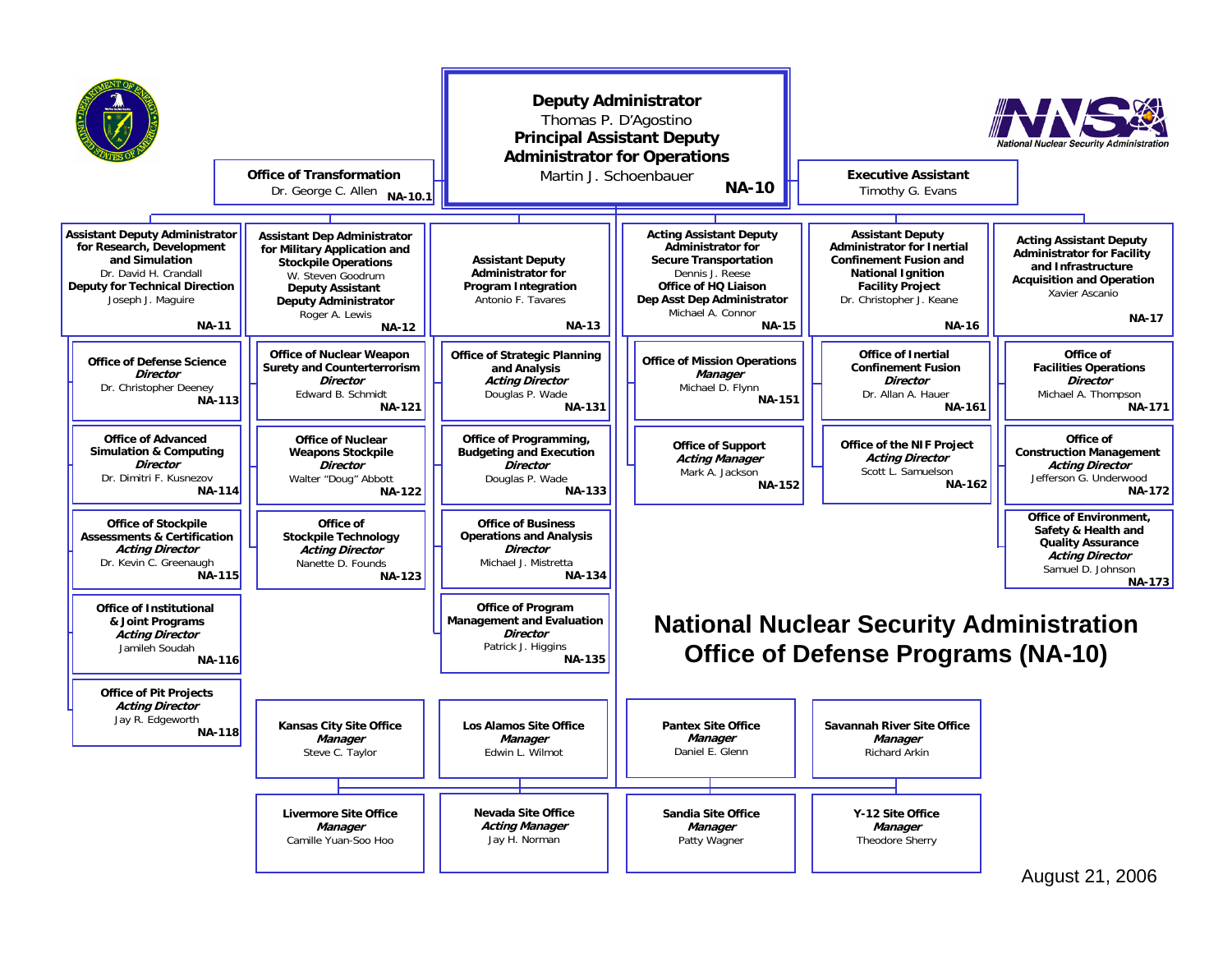

## **Complex 2030**



- $\bullet$  Office of Transformation formed (June 2006)
	- Led by Dr. George Allen (NA-10.1)
	- Matrix support by many organizations
- $\bullet$ NEPA support contractor selected (TetraTech)
- $\bullet$ Notice of Intent to be issued by end of September 2006
- $\bullet$ Public Hearings in October/November
- $\bullet$  Good progress on Systems Integration efforts
	- Nuclear Weapons Complex Strategic Partnership Council
	- Nuclear Weapons Complex Integration Committee
	- Integration Technical Support Team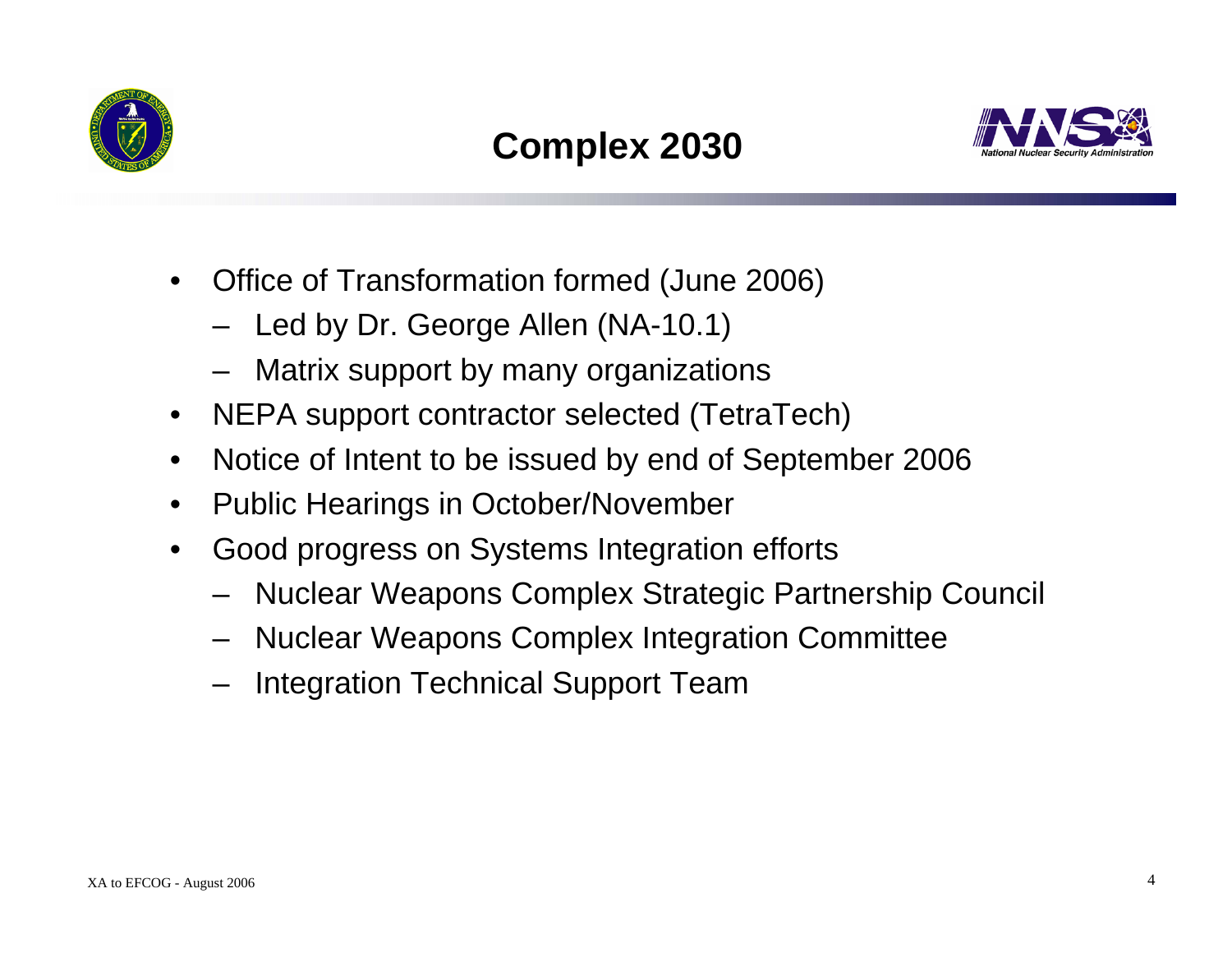

#### **Nuclear Weapons Complex Past, Present, and Future**



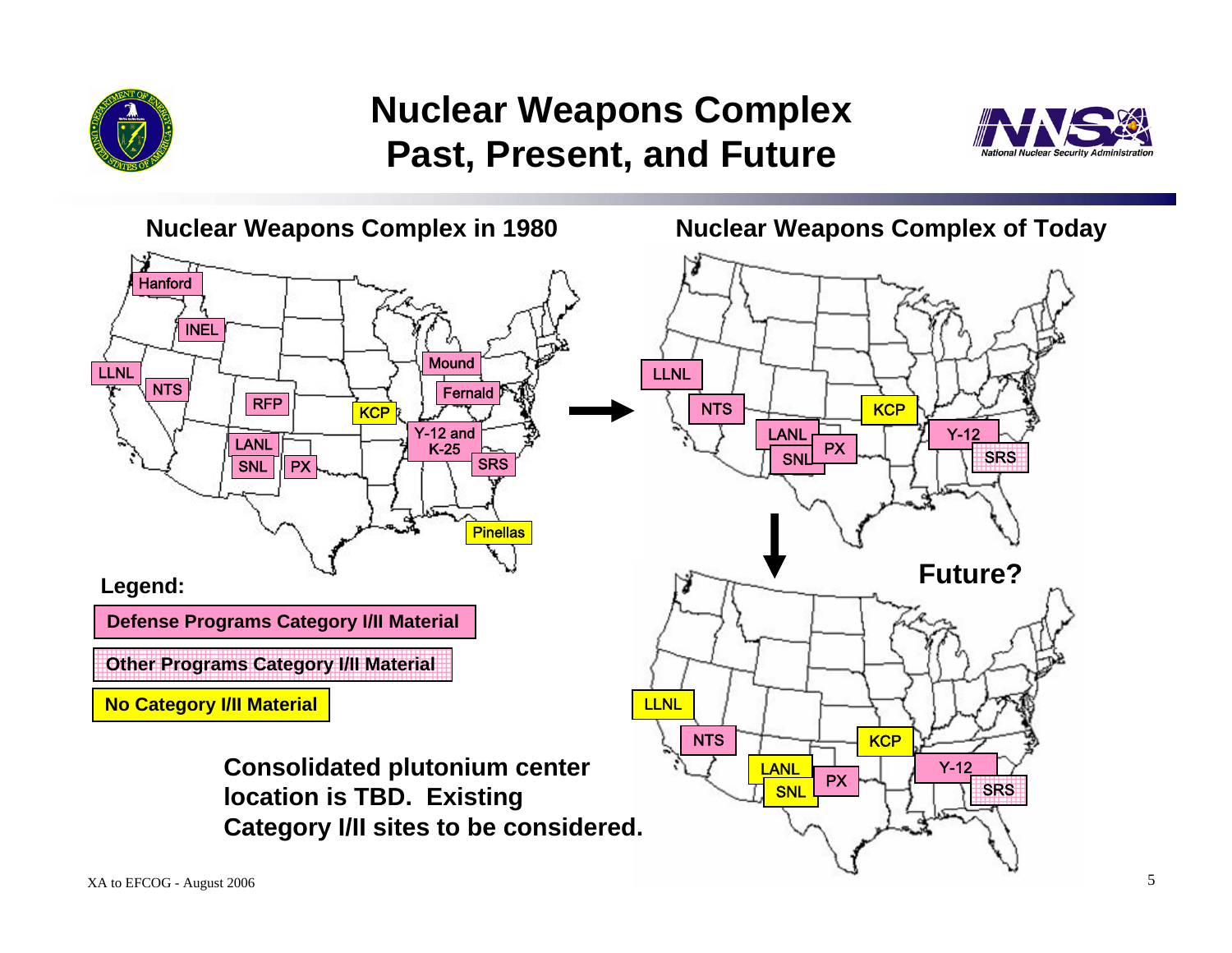



- 1. In partnership with DoD, transform the nuclear stockpile
	- •Transform to an all RRW-stockpile by ~2030
- 2. Transform to a modernized, cost-effective nuclear weapons complex
	- • Start NNSA scoping of a National Environmental Policy Act (NEPA) process on future complex alternatives in 2006
	- • Go to a consolidated plutonium center by 2022 with distributed modernization in place for remaining capabilities
	- • Consolidate CAT I/II special nuclear (SNM) materials – no CAT I/II SNM at national labs in the long-term, fewer locations within production plants
	- $\bullet$ Create a consolidated plutonium center for CAT I/II quantities of materials
	- $\bullet$ Modernize remaining production capabilities in place (e.g., uranium at Y-12)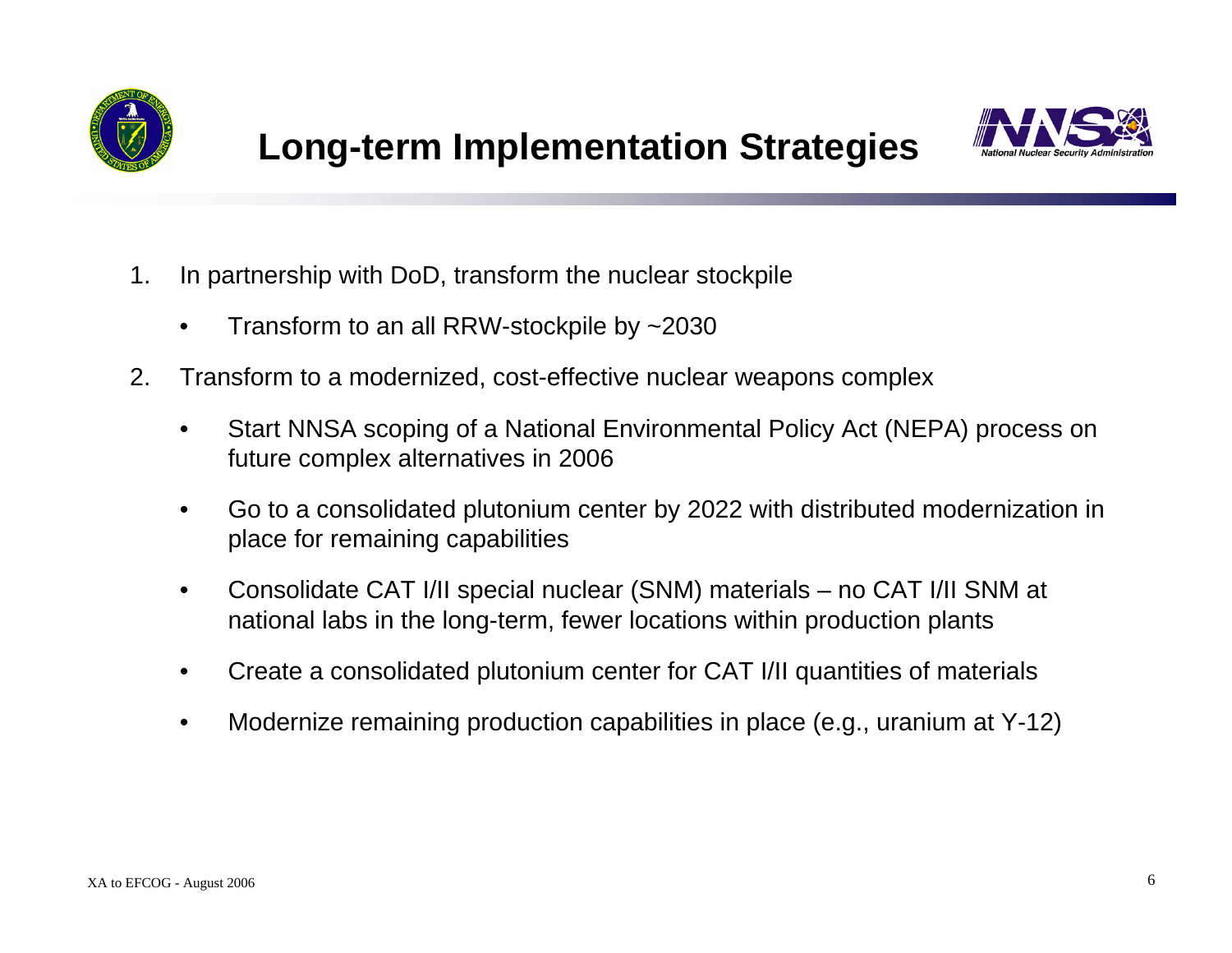



- 3. Create a fully integrated and interdependent complex
	- $\bullet$ Manage risk
	- •Fewer, standard contracts
	- •Streamline processes and uniform business practices
- 4. Drive the science and technology base essential for national security
	- $\bullet$ Define essential long-term capabilities
	- $\bullet$ Integrate with DOE Office of Science and enhance work-for-others
	- $\bullet$ Eliminate duplicative facilities and programs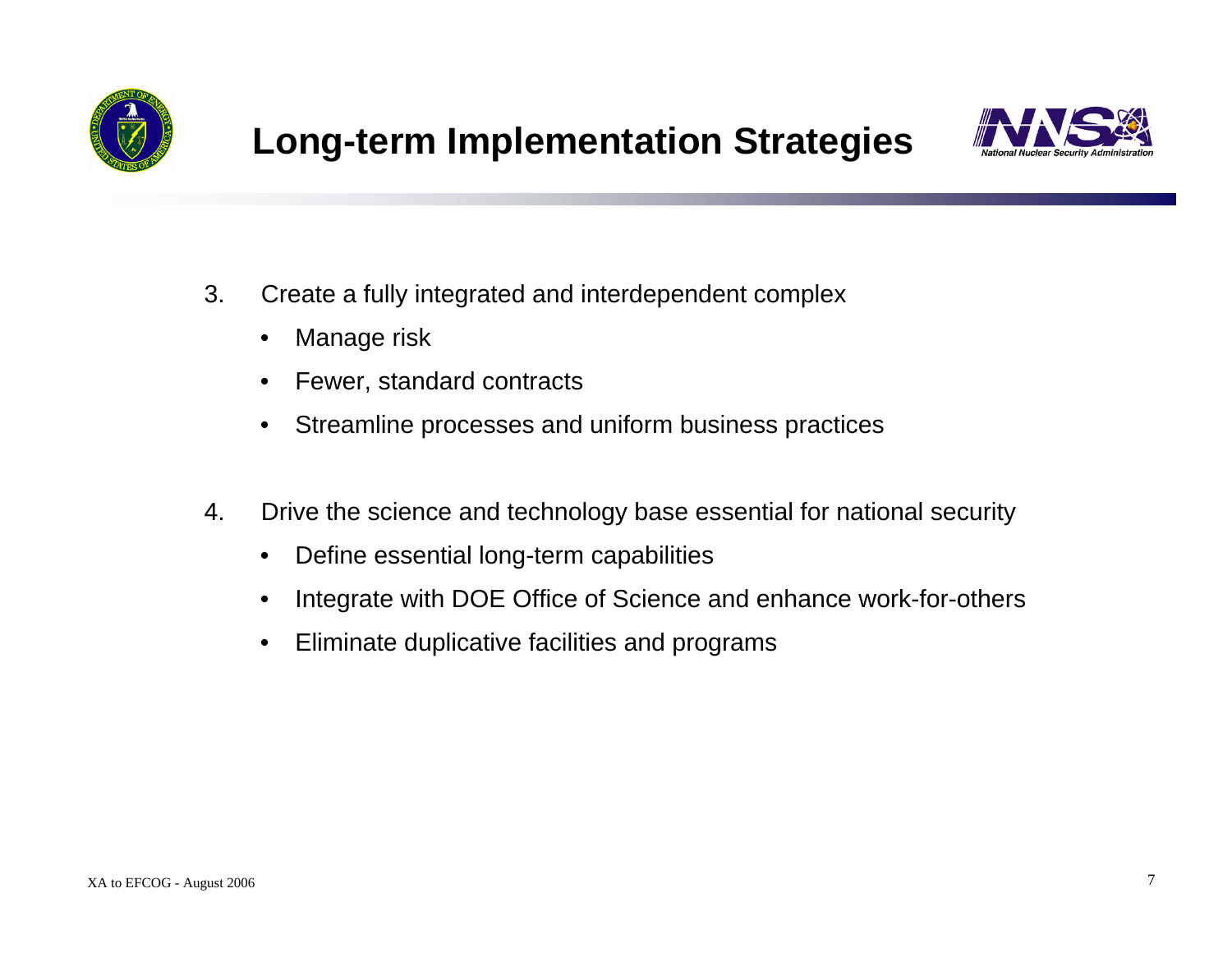

#### **Reliable Replacement Warhead (RRW) Program**





• **Continually repairing the old car … or buying a replacement one that has the same performance, but built more efficiently and has enhanced safety and security like anti-lock brakes, air bags, and modern anti-theft features? What makes sense?**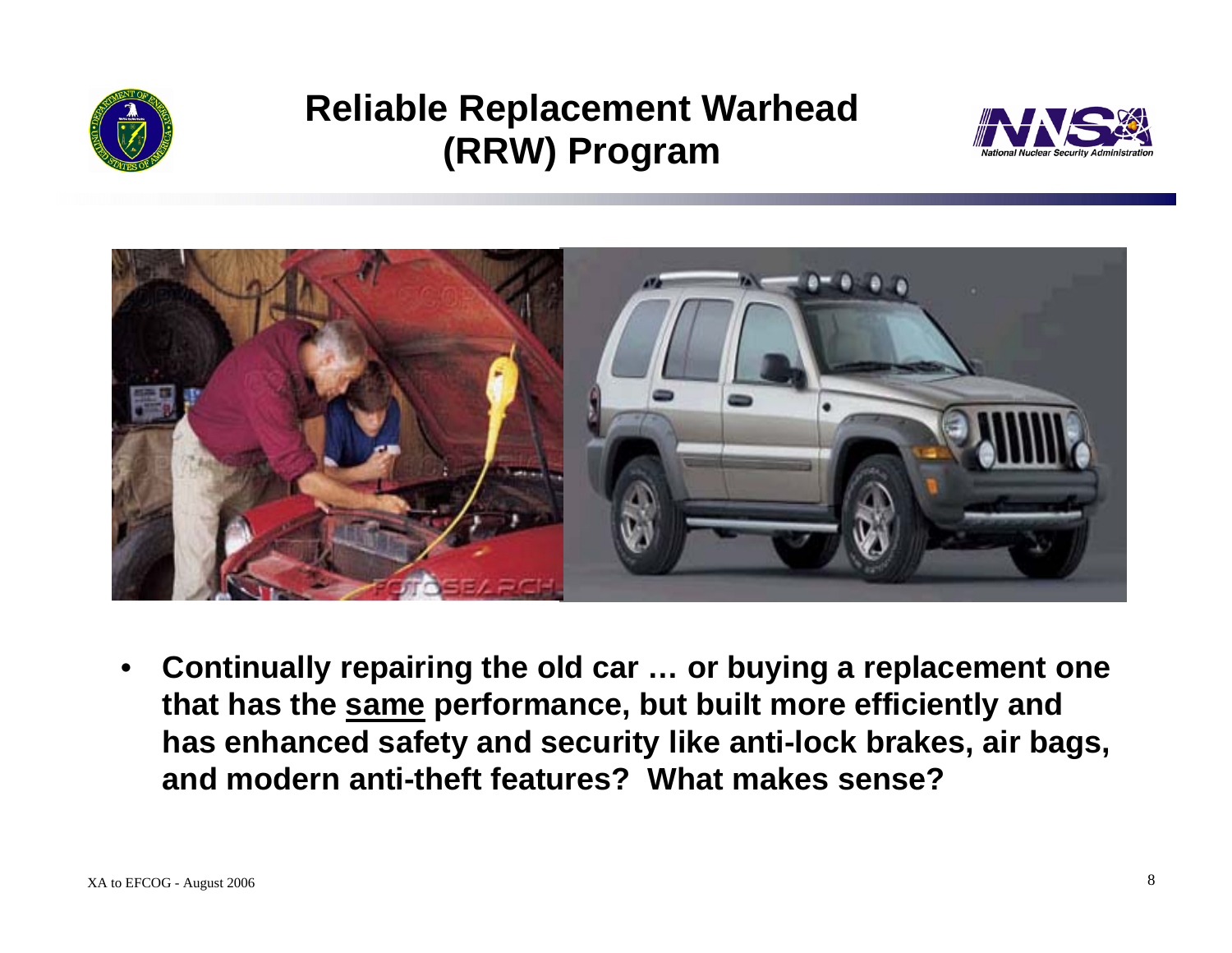



- $\bullet$  Created in FY 2005 when Congress moved \$9M in DOE's request from Advanced Concepts Initiative.
	- From FY 2006 request: "The objective of the RRW program is to demonstrate the feasibility of developing reliable replacement components that are producible and certifiable for the existing stockpile. The initial focus will be to provide cost and schedule efficient replacement pits that can be certified without Underground Tests".
- $\bullet$ RRW will be the "enabler" for stockpile and infrastructure transformation.
- $\bullet$  NNSA has joined with DoD to conduct concept and feasibility studies on replacement warheads or components that provide the same or comparable military capabilities as existing warheads.
- $\bullet$  With DoD and Congressional support, we should be able to develop and produce a small build of warheads by 2012-2015, in order to demonstrate that an RRW system can be manufactured and certified without nuclear testing.
- •RRW conference at STRATCOM late November.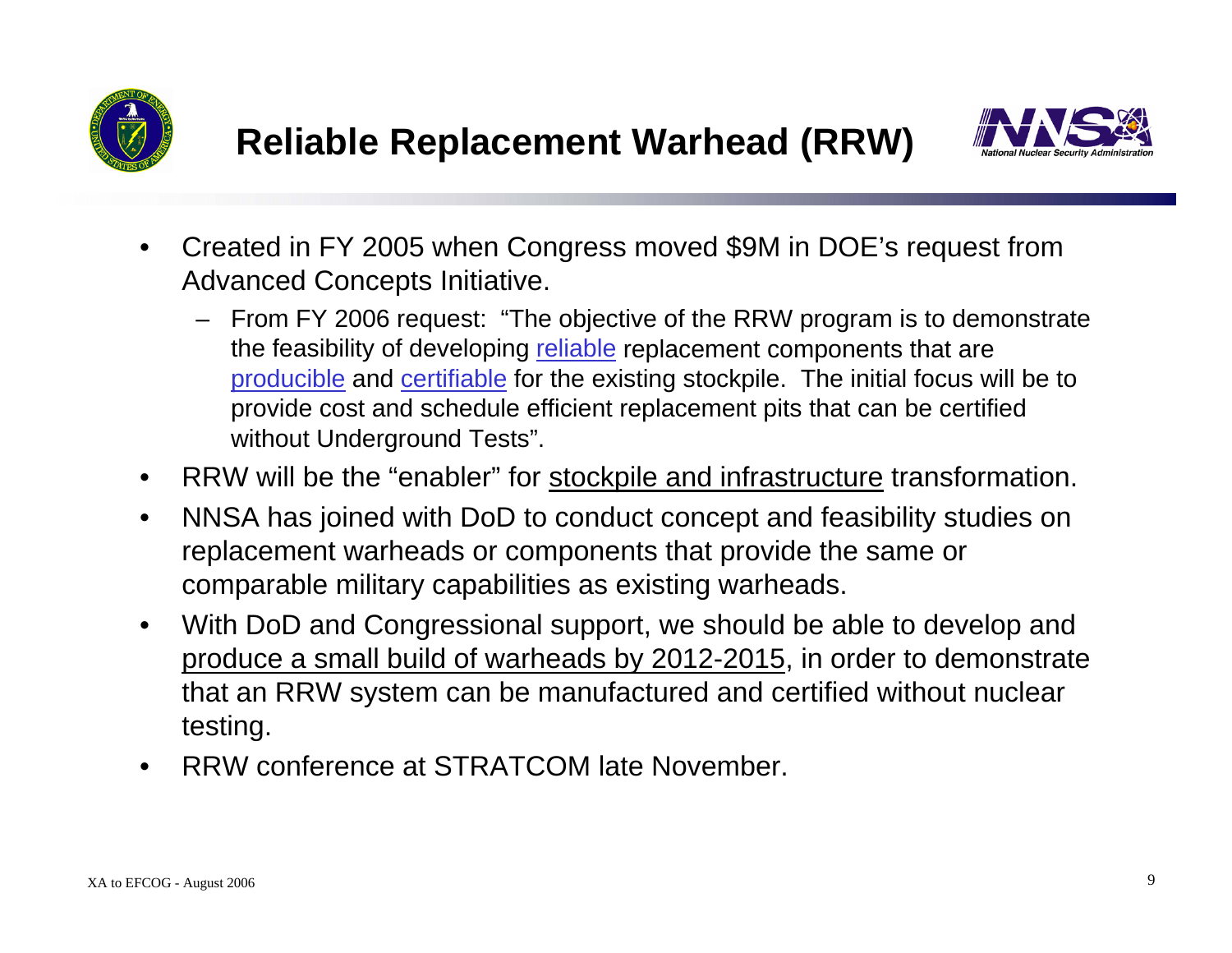

#### **NNSA HQ Line Oversight DOE O 226.1**



DOE O226.1 required to be fully implemented by September 15, 2006

- • Includes line oversight requirements for both the field and headquarters Contractor Assurance System (CAS) requirements for contractors.
- $\bullet$  In general, NNSA site offices working to close site office compliance gaps, NNSA contractors tweaking their CAS to meet DOE O 226.1 requirements.
- $\bullet$  NNSA HQ (NA-10, NA-2.1, NA-3.6) developing a headquarters line management oversight plan consistent with NNSA strong Site Manager model and dependent upon CAS; NNSA HQ oversight built upon:
	- NNSA strong Site Manager model and CAS;
	- Existing operational awareness activities (periodic meetings, reviews, etc.);
	- Review of CAS and Site Office oversight data; and
	- Annual assessment plan for limited amounts of HQ assessments (CDNS biennial reviews, targeted and reactive assessments).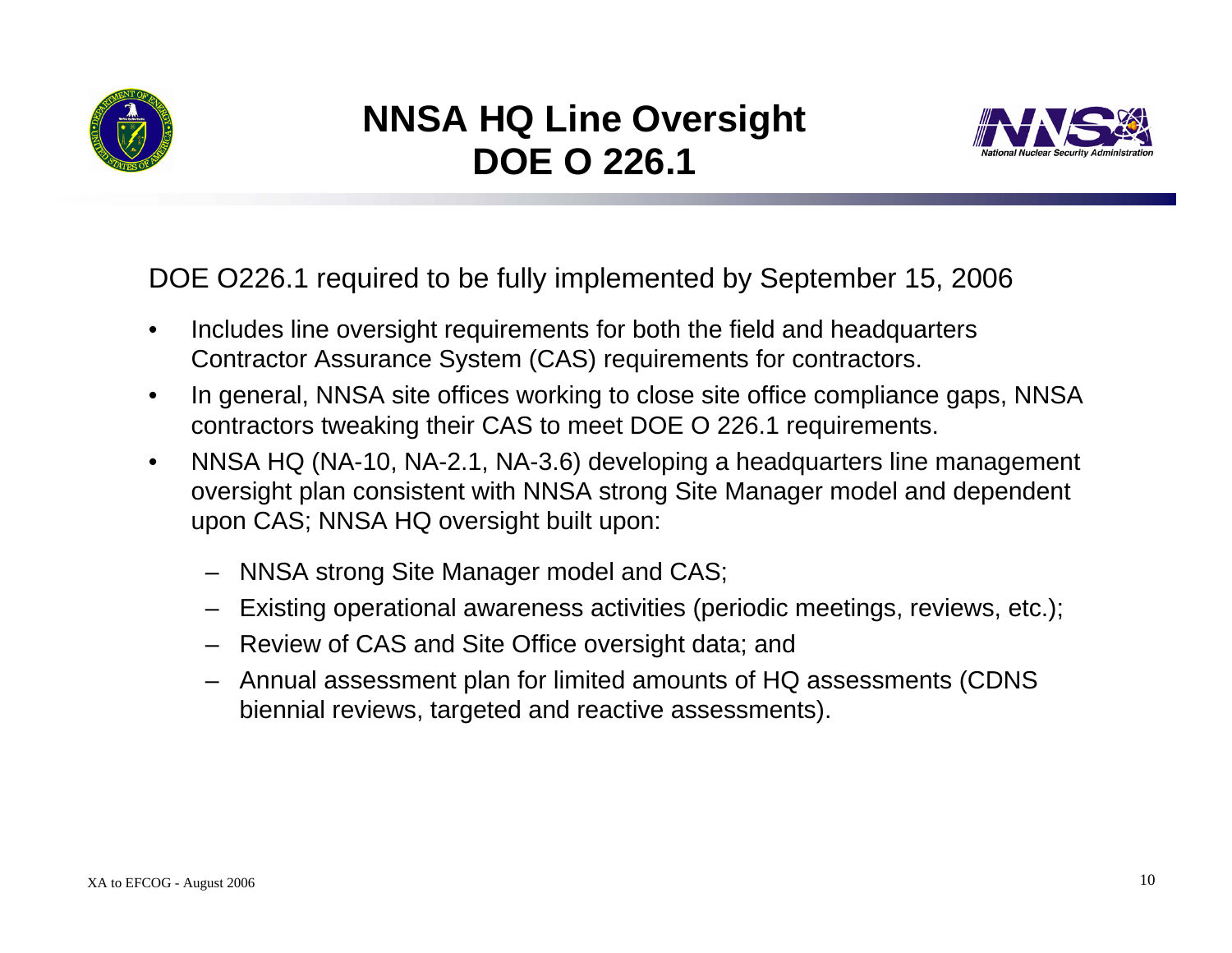

#### **Rec 2004-1 Implementation Plan Revision**



DNFSB 2004-1 Implementation Plan (IP) reviewed against the following criteria:

- •Appear to weaken line-management responsibility and accountability;
- $\bullet$ Contribute to micromanagement;
- $\bullet$ Could lead to unacceptably risk averse behavior; and
- • Violate the principle that it is the job of the Federal Government to identify the "what" and of the contractor community to focus on the "how".

Based on this review, the following major changes were made:

- $\bullet$ DOE O 226.1 initially to cover only ES&H, phase in other functional areas;
- $\bullet$ Proposed Oversight Manual (M 226.1) changed to Oversight Guide (G 226.1); and
- • Commitments eliminated that provided for special assessments to verify implementation/effectiveness of actions taken for:
	- ISM;
	- work planning and control; and
	- feedback and improvement.

(normal oversight processes will verify effectiveness for these areas)

Revised IP being routed for S-1 approval by September 15, 2006.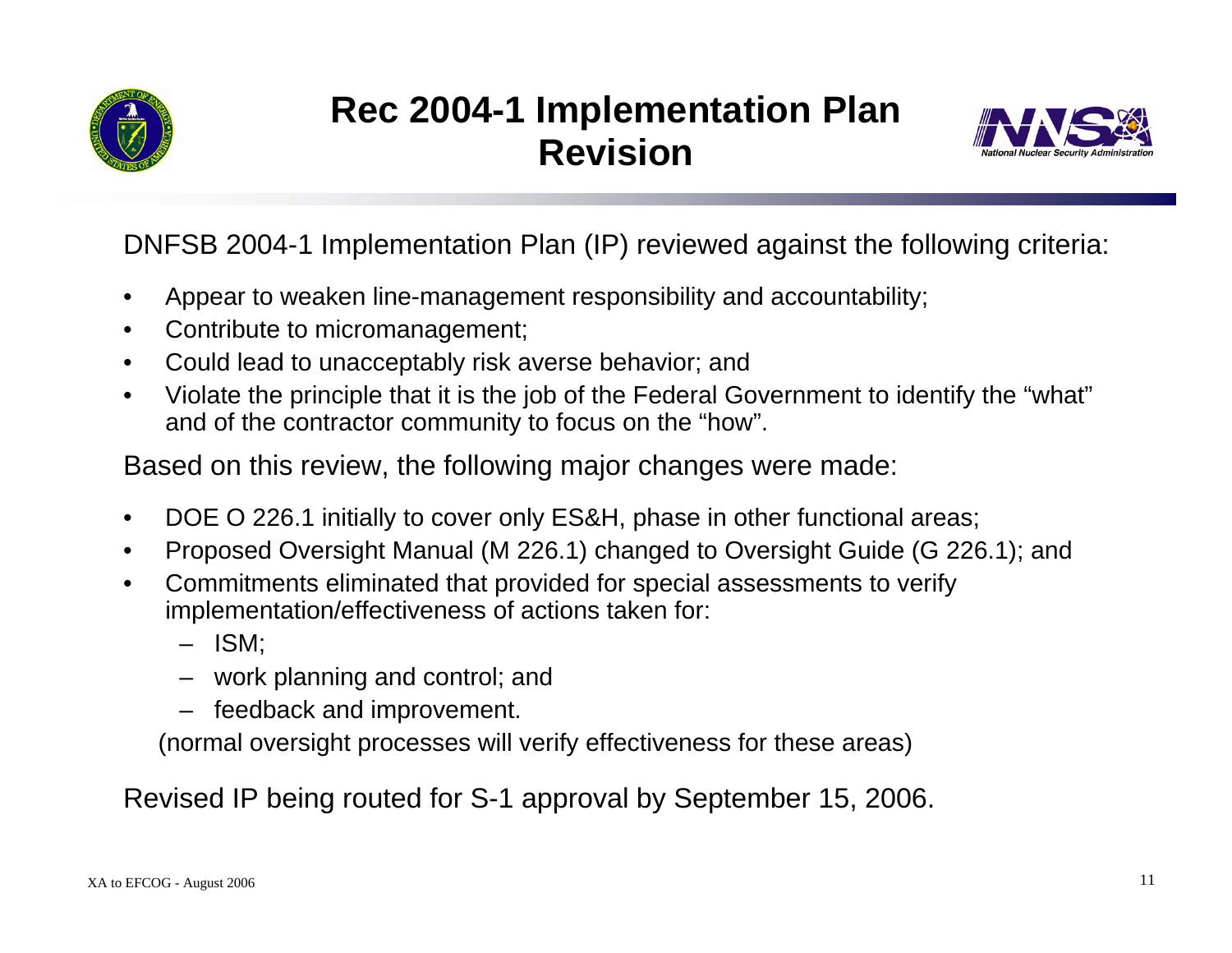

### **Other Issues**



- $\bullet$  Quality Assurance Roadmap
	- A comprehensive program of continuous improvement
- $\bullet$  Electrical Safety Concerns
	- VTC with AMB Brooks on September 26
- $\bullet$  Project Management
	- Highly Enriched Uranium Materials Facility (Y-12);
	- Uranium Processing Facility (Y-12); and
	- Chemistry and Metallurgy Research Replacement (LANL).
- $\bullet$ Activity-Based Costing